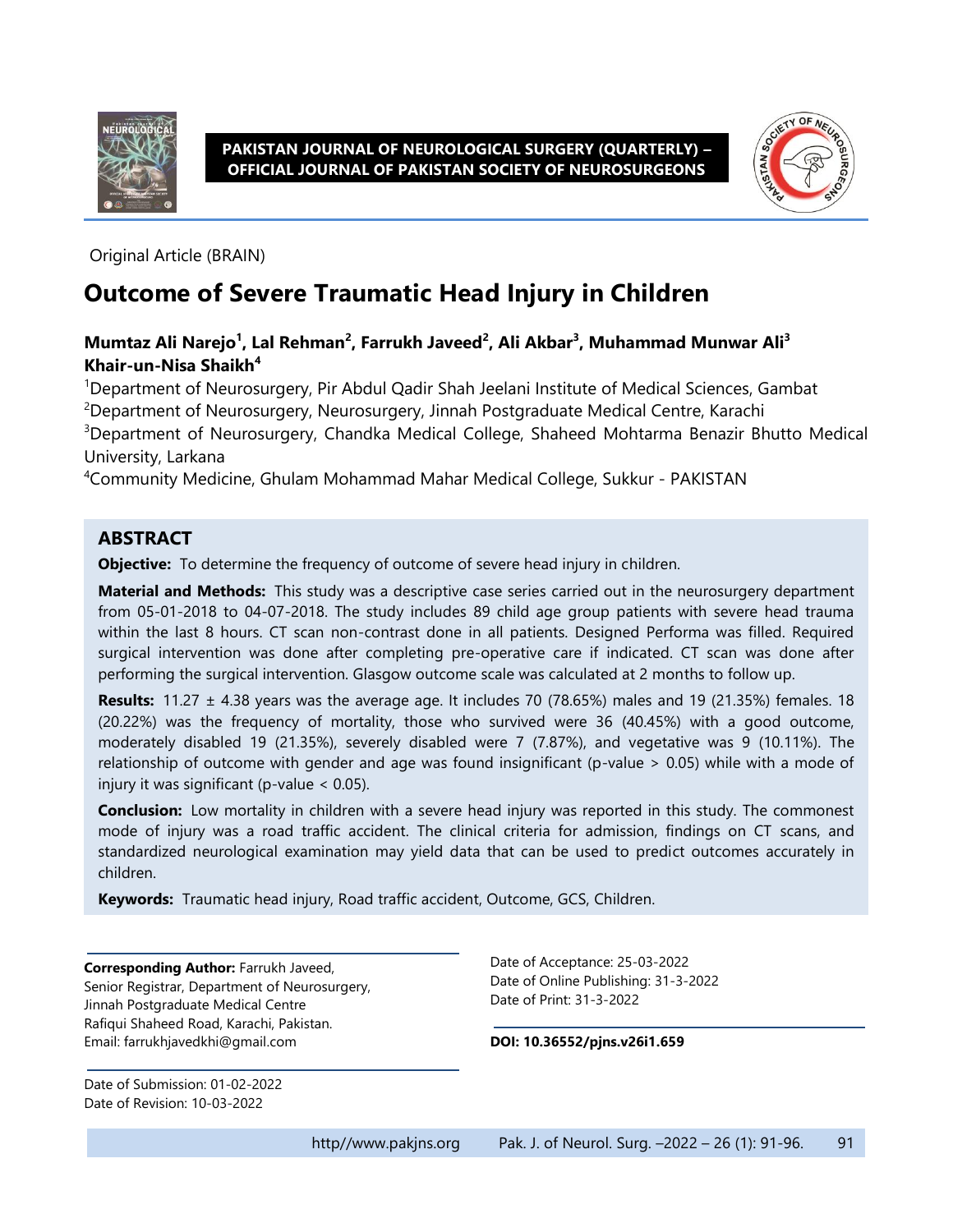# **INTRODUCTION**

Injury to the scalp, skull, and brain is a highly common occurrence in childhood.<sup>1</sup> The most common cause of mortality in children is traumatic brain injury (TBI).<sup>2</sup> The frequency of head trauma in children ranges between 180 and 300 per 100,000. $3,4$  It is possible to measure the state of consciousness following a traumatic brain injury using the Glasgow Coma Scale (GCS), with lower values indicating greater disability and more severe traumatic brain injury.<sup>5</sup> Leading causes of death in children in  $1 - 19$  years is severe traumatic head injury.<sup>6</sup> The GCS score of 8 or lower indicates serious traumatic brain injury, which is the major cause of morbidity and accounts for half of all fatalities.<sup>7,8</sup> Lower GCS indicates intracranial injury and poor outcome. $9,10$ Universal with severe traumatic brain injury is acute subdural hematoma which results in neurologic deficits which results in lifelong morbidity, persistent coma, and death.<sup>11</sup> CT scan is the most common investigation performed in traumatic head injury. $12,13$ 

38% mortality is reported in one of the published studies which included children under 12 years, among those who survived were 45% with a good outcome with GOS of 4 or 5, severely disabled were 13% with GOS of 3 and with GOS 2 were vegetative 19%.<sup>14</sup>

Outcome measurement after a severe head injury is an area of intense interest. Resources allocation and abilities which measures outcome have gained increased attention which reflects the curiosity of neurosurgeons.

# **MATERIAL AND METHODS**

# **Study Design & Setting**

A case series study was conducted and included patients presenting in Emergency at Neurosurgery department, Jinnah Postgraduate Medical Centre, Karachi. The study was conducted for 06 months from 05-01-2018 to 04-07-2018.

Approval was taken from the institutional review board.

# **Sample Size and Technique**

The previously documented outcome in literature used severe head injury among children was 13% severe disability.<sup>14</sup> Using  $d = 7\%$  with a 95% confidence interval for our study the sample size was calculated as 89. A non-probability, consecutive sampling was considered.

#### **Inclusion Criteria**

Head trauma patients both male and female, age < 18 years, with GCS < 8 after who gave consent were included in the study.

# **Exclusion Criteria**

Patients with known neurosurgical disease, intervention, and polytrauma were excluded.

# **Data Analysis Procedure**

SPSS version 21 is used for data analysis. We used frequencies and percentages for gender, mode of trauma, and outcome while mean and standard deviation for age, GCS at presentation, and after two months were calculated. Age, gender, and mode of trauma were effect modifiers and marked through stratification. We used the chisquare test for the assessment of correlation and used P-value ≤ 0.05 as significant.

# **RESULTS**

This study includes 89 pediatric patients with severe head trauma within the last 8 hours.

# **Age and Gender Distribution**

Patients below 10 years were 39 (43.82%) and between 11 – 18 years were 50 (56.18%). 11.27 ± 4.38 years was the average age of patients and 70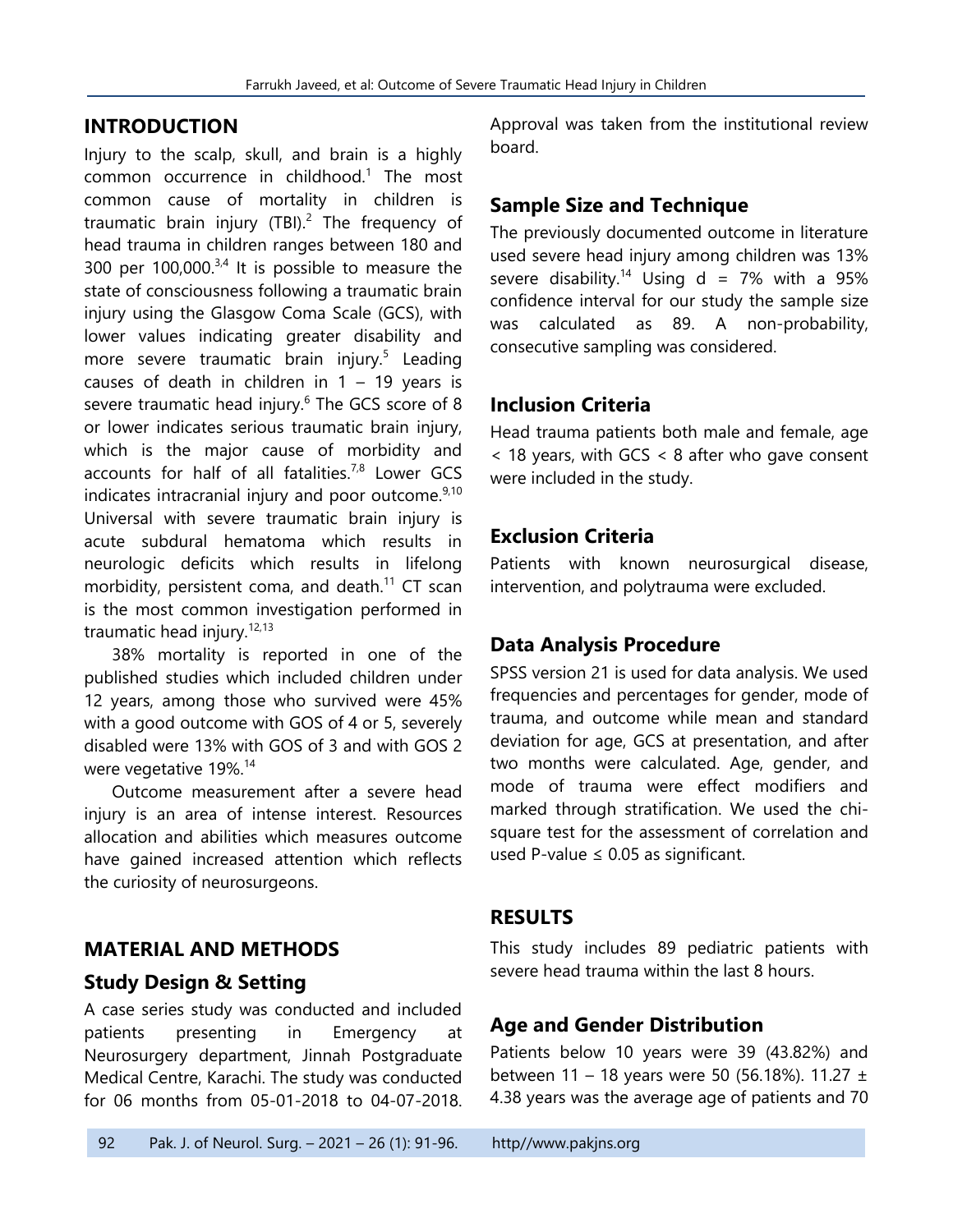(78.65%) were male while 19 (21.35%) were female.

# **Mode of Injury**

Regarding mode of head injury, 46 (51.69%) were injured by road traffic accident (RTA), 38 (42.7%) fall from height, and 5 (5.62%) were assaulted.

#### **Outcome**

The frequency of outcomes in our studied patients with a severe head injury is presented in Table-1. Mortality was 18 (20.22%), those who survived were 36 (40.45%) with a good outcome, moderately disabled 19 (21.35%), severely disabled were 7 (7.87%), and vegetative was 9 (10.11%).

The outcome of severe head injury was observed with respect to age group, gender, and mode of injury. The outcome was not significant with respect to age and gender while it was significant with respect to the mode of injury as presented inTable-2.

| Table 1: The demographic data of patients. |                        |                     |                               |                |  |  |
|--------------------------------------------|------------------------|---------------------|-------------------------------|----------------|--|--|
| <b>S. No.</b>                              | <b>Characteristics</b> |                     | <b>Number of Patients (n)</b> | Percentage (%) |  |  |
| 1.                                         | Gender                 | Male                | 70                            | 78.7           |  |  |
|                                            |                        | Female              | 19                            | 21.3           |  |  |
| 2.                                         | Age                    | $\leq 10$ years     | 39                            | 43.8           |  |  |
|                                            |                        | $> 10$ years        | 50                            | 56.2           |  |  |
| 3.<br>-4.                                  | Mode of Injury         | <b>RTA</b>          | 46                            | 51.7           |  |  |
|                                            |                        | Fall                | 38                            | 42.7           |  |  |
|                                            |                        | Assault             | 5                             | 5.6            |  |  |
|                                            |                        | Good                | 36                            | 40.5           |  |  |
|                                            | Outcome                | Moderately disabled | 19                            | 21.3           |  |  |
|                                            |                        | Severely disabled   |                               | 7.9            |  |  |
|                                            |                        | Vegetative          | 9                             | 10.1           |  |  |
|                                            |                        | Mortality           | 18                            | 20.2           |  |  |

| Table-2: Comparison between Outcome and demographic characteristics of patients. |                        |                                 |          |                                      |                                                      |                   |                  |          |
|----------------------------------------------------------------------------------|------------------------|---------------------------------|----------|--------------------------------------|------------------------------------------------------|-------------------|------------------|----------|
| S.<br>No.                                                                        | <b>Characteristics</b> |                                 | Good     | <b>Moderately</b><br><b>Disabled</b> | <b>Outcome</b><br><b>Severely</b><br><b>Disabled</b> | <b>Vegetative</b> | <b>Mortality</b> | P value* |
|                                                                                  | Gender                 | Male<br>Female                  | 31       | 14                                   | 6                                                    | 4                 | 15               | 0.181    |
|                                                                                  | Age                    | $\leq 10$ years<br>$> 10$ years | 21<br>15 | 14                                   |                                                      | 4                 | 6<br>12          | 0.085    |
| 3.                                                                               | Mode of<br>Injury      | <b>RTA</b><br>Fall<br>Assault   | 14<br>20 | 16                                   |                                                      | 6                 | 8<br>8           | $0.046*$ |

\*Significant < 0.05

# **DISCUSSION**

Trauma to the head is called head injury where the brain may or may not be damaged in the process. It is the most important cause of morbidity and also mortality worldwide may result from close or open injury.<sup>15</sup> A large number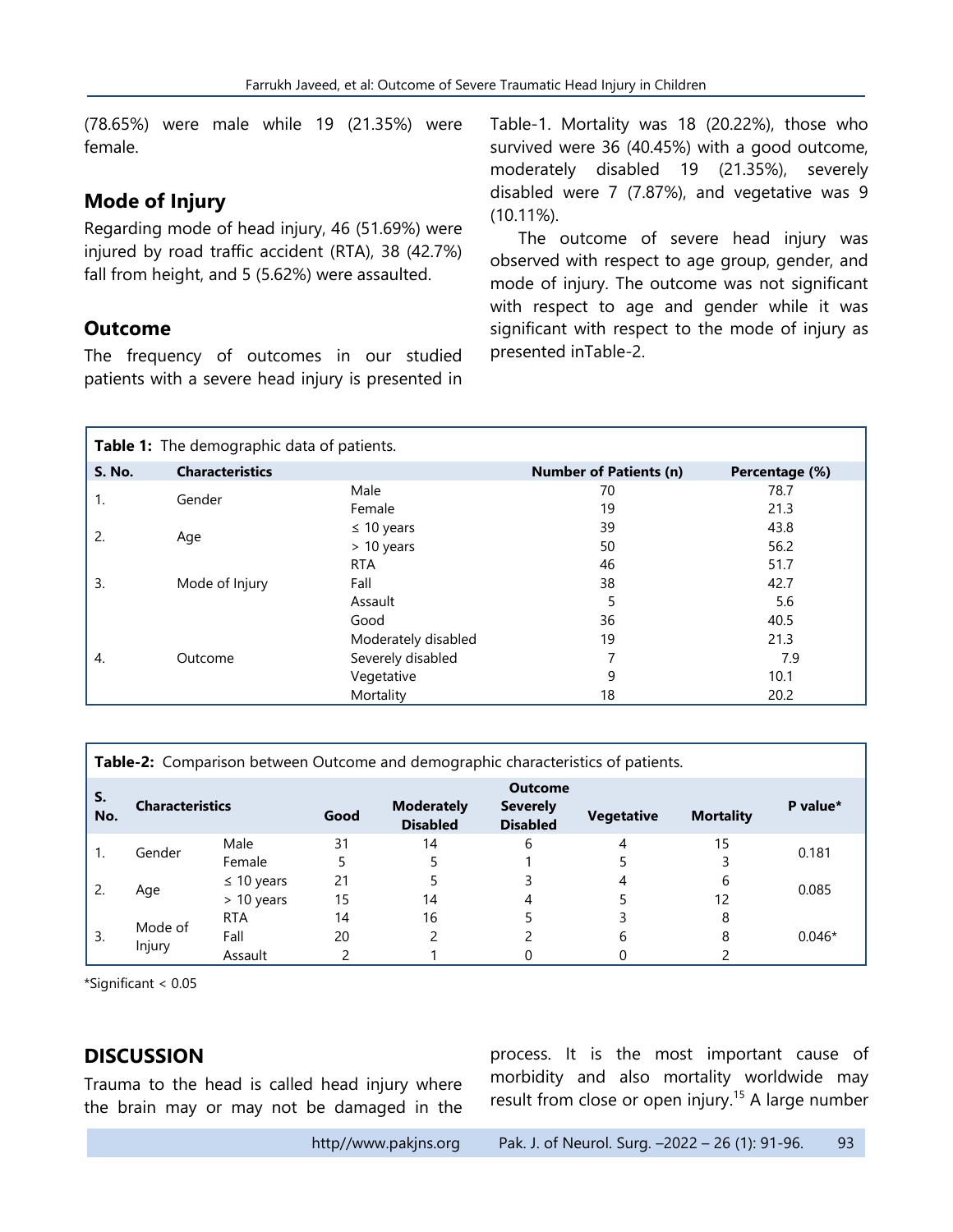of children with severe head injuries visit the emergency room and admit to the hospital each year which is a major cause of death and disability in children over 1 year of age. Motor-vehicle– related accidents followed by falls from height are a common mode of injury.<sup>16</sup> Abuse of children under the age of two is a leading reason for brain injury in these children. To determine the frequency of outcome of severe head injury in children, those less than 18 years from both genders, presenting in an emergency with GCS <8 were recruited. Head injuries involve thousands of people especially young males each year. <sup>17</sup> This study found that children in the age range between 11 and 18 years were most commonly affected and  $11.27 \pm 4.38$  years was the average age. Among them, 78.65% were males. Numerous other writers have documented a tendency for young males aged 11 – 18 years to have a head injury, as demonstrated in our study.<sup>18,19</sup> A significant tendency for accidents exists among this busy and adventurous age group, which is frequently involved in accidents.<sup>17</sup> Falling from a height, which is a significant cause of head injury in youngsters, is becoming more prevalent by the day.<sup>20</sup> In our survey, the most common mode of injury was a road traffic collision (51.69%), which was followed by a fall from a height (which accounted for 42.7% of all injuries) and an assault (which accounted for 5.62%). According to the World Health Organization (WHO), RTAs will soon become the third leading source of disease incidence and disabilities worldwide.<sup>21</sup> RTA was the major cause of morbidity & mortality reported in an Indian study where it caused 78% head injuries and 11% deaths in patients less than 45 years.<sup>22</sup> Our study includes a total of 89 patients with a male/female ratio of 3.6:1,70 (78.65%) male and 19 (21.35%) female. Ghebrehiwet M et al reported identical results in their publication, where the male to female ratio was 3.5:1 and 75.5% of patients were male while 24.5% were female.<sup>23</sup> Other studies reported male patients more commonly involved

in 67% and females in 33% of cases.<sup>24</sup>

Our study reports the outcome of severe head injury in children as 20.22% mortality, while 79.78% survived. Moreover among survived, 40.45% have a good outcome, 21.35% were moderately disabled, 7.87% were severely disabled and 10.11% were vegetative which is again similar to another study. Becker et al. found that 34% of children had a poor outcome (that includes mortality, persistent vegetative state, and severe disability), compared to a satisfactory recovery in 66%.<sup>25</sup> Jennett and colleagues found that 49% of patients were in a chronic vegetative state and 51% were severely disabled.<sup>26</sup> Another study included patients within a few hours after injury in a hospital in the Netherlands and reported 52% mortality, 39% good recovery, and 42% moderate disability.<sup>27</sup> Cedermark and Akerlund support that children after severe head injury recover better than adults. 28,29 In his study, Hendrick found a 44% mortality rate in children following a serious head injury, whereas Pazzaglia and colleagues found a 35% mortality rate in patients below ten and a 42% mortality rate in children between the ages of eleven and twenty vears. $30,31$ 

# **CONCLUSION**

Our study reported low mortality in children who presented severe head injury. A road traffic accident is the most prevalent mode of injury in children followed by falls. The mode of injury mainly determines outcome rather than age & gender. The clinical criteria for admission, findings on CT scans, and standardized neurological examination may provide significant data which can be used to reliably predict outcomes in children.

We believe that with multidisciplinary team children with severe head injury have a better prognosis for survival.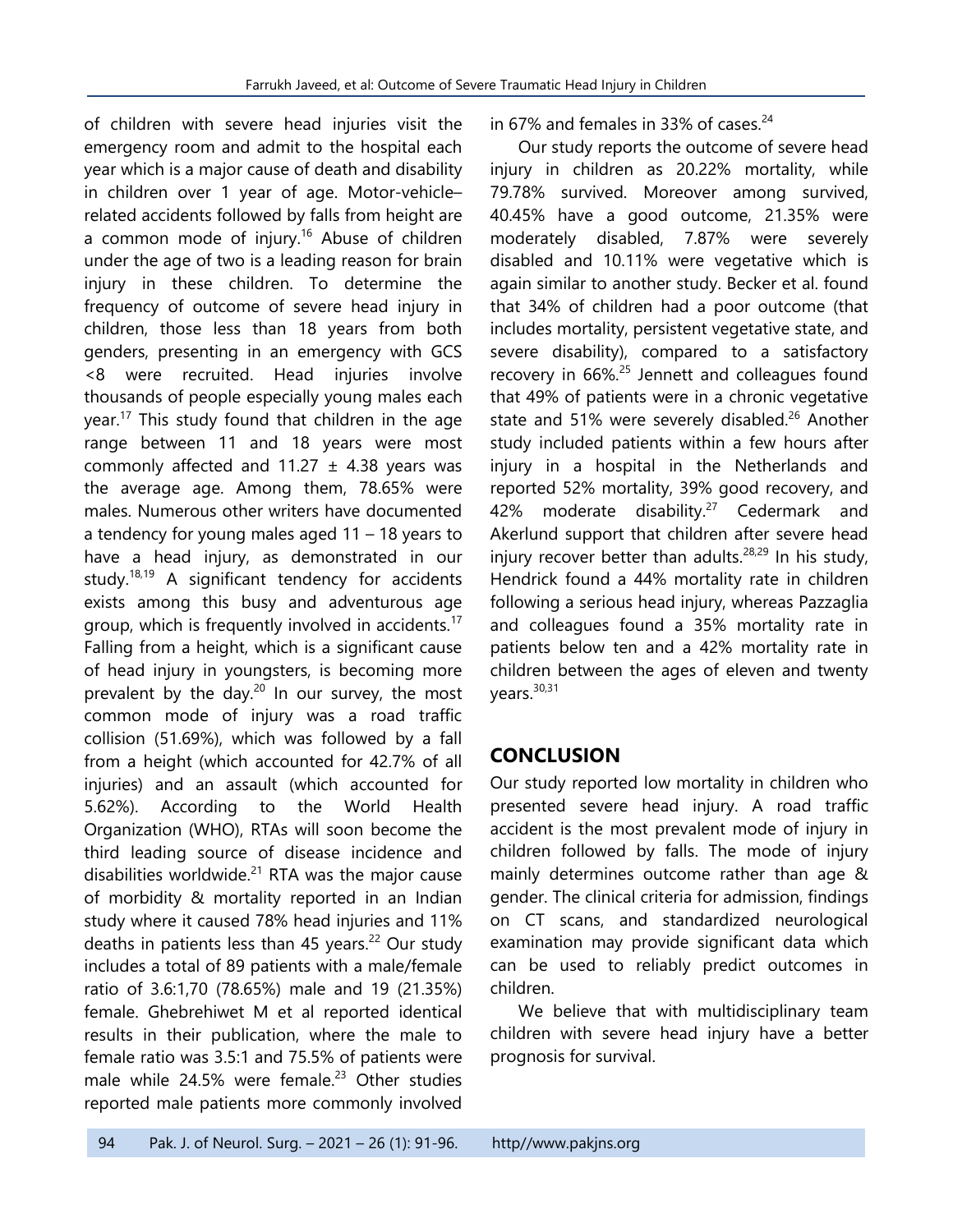#### **REFERENCES**

- 1. McKinlay A, Grace RC, Horwood LJ, Fergusson DM, Ridder EM, MacFarlane MR. Prevalence of traumatic brain injury among children, adolescents and young adults: prospective evidence from a birth cohort. Brain Injury, 2008; 22 (2): 175-81.
- 2. Walker PA, Harting MT, Baumgartner JE, Fletcher S, Strobel N, Cox Jr CS. Modern approaches to pediatric brain injury therapy. J Trauma, 2009; 67 (2 Suppl): S120.
- 3. Heskestad B, Baardsen R, Helseth E, Romner B, Waterloo K, Ingebrigtsen T. Incidence of hospital referred head injuries in Norway: a population based survey from the Stavanger region. Scandinavian Journal of Trauma, Resuscitation and Emergency Medicine, 2009; 17 (1): 6.
- 4. Koepsell TD, Rivara FP, Vavilala MS, Wang J, Temkin N, Jaffe KM, Durbin DR. Incidence and descriptive epidemiologic features of traumatic brain injury in King County, Washington. Pediatrics, 2011; 10; 125.
- 5. Teasdale G, Jennett B. Assessment of coma and impaired consciousness: a practical scale. Lancet. 1974; 304 (7872): 81-4.
- 6. Hamilton BE, Hoyert DL, Martin JA, Strobino DM, Guyer B. Annual summary of vital statistics: 2010– 2011. Pediatrics, 2013; 131: 548–58.
- 7. Keenan HT, Runyan DK, Nocera M. Longitudinal follow-up of families and young children with traumatic brain injury. Pediatrics, 2006; 117 (4): 1291-7.
- 8. Cicero MX, Cross KP. Predictive value of initial Glasgow coma scale score in pediatric trauma patients. Pediatr Emerg Care, 2013; 29 (1): 43-8.
- 9. Ducrocq SC, Meyer PG, Orliaguet GA, Blanot S, Laurent-Vannier A, Renier D, et al. Epidemiology and early predictive factors of mortality and outcome in children with traumatic severe brain injury: experience of a French pediatric trauma center. Pediatric Critical Care Med. 2006; 7 (5): 461- 7.
- 10. Dunning J, Batchelor J, Stratford-Smith P, Teece S, Browne J, Sharpin C, et al. meta-analysis of variables that predict significant intracranial injury in minor head trauma. Arch Dis Childhood, 2004; 89 (7): 653-9.
- 11. Coulthard MG, Varghese V, Harvey LP, Gillen TC, Kimble RM, Ware RS. A review of children with

severe trauma admitted to pediatric intensive care in Queensland, Australia. PLoS One. 2019 7; 14 (2): e0211530.

- 12. Adelson P, Bratton S, Carney N, Chestnut R, du Coudray H, Goldstein B, et al. Guidelines for the acute medical management of severe traumatic brain injury in infants, children, and adolescents. Pediatric Crit Care Med. 2003; 4 (3): 1–75.
- 13. Hall P, Fransson A, Martens A, Johanson L, Leitz W, Granath F. Increased number of cancer cases following computer tomography in children. Radiation dosage–and cancer risk–can be reduced. Lakartidningen. 2005; 102 (4): 214–5. 217, 220.
- 14. Agrawal D, Ahmed S, Khan S, Gupta D, Sinha S, Satyarthee GD. Outcome in 2068 patients of head injury: Experience at a level 1 trauma centre in India. Asian J Neurosurgery, 2016; 11 (2): 143.
- 15. Anderson T, Heitger M, Macleod AD. Concussion and Mild head Injury. Pract Neurol. 2006; 6: 342-7.
- 16. Faergemann C. Characteristics of severely injured children admitted to a Danish trauma centre. Dan Med J. 2021; 68 (10): A02210129.
- 17. Ashaleye CM, Famurewa OC, Komolafe EO, Komolafe MA, Amusa YB. The pattern of computerised tomographic findings in moderate and severe head injuries in Ile-Ife, Nigeria. West Afr J Radiol. 2005; 12: 8-13.
- 18. Popernack ML, Gray N, Reuter-Rice K. Moderateto-Severe Traumatic Brain Injury in Children: Complications and Rehabilitation Strategies. J Pediatr Health Care, 2015; 29 (3): e1-7.
- 19. Centers for Disease Control and Prevention TBI data and statistics. 2014 Retrieved from: http://www.cdc.gov/traumaticbraininjury/data/ind ex.html.
- 20. Emejulu JK, Shokunbi MT. Aetiological patterns and management outcomes of paediatric head trauma: one year prospective study. Nig J Clin Pract. 2010; 13: 276-9.
- 21. Maas AIR, Stocchetti N, Bullock R. Moderate and severe traumatic brain injury in adults. Lancet. 2008; 7: 728-41.
- 22. Pathak A, Desania NL, Verma R. Profile of road traffic accidents and head injury in Jaipur. J Indian Acad Forensic Med. 2008; 30: 6-9.
- 23. Ghebrehiwet M, Quan LH, Andebirhan T. The profile of CT scan findings in acute head trauma in Orotta Hospital, Asmara, Eritrea. J Eritrean Med